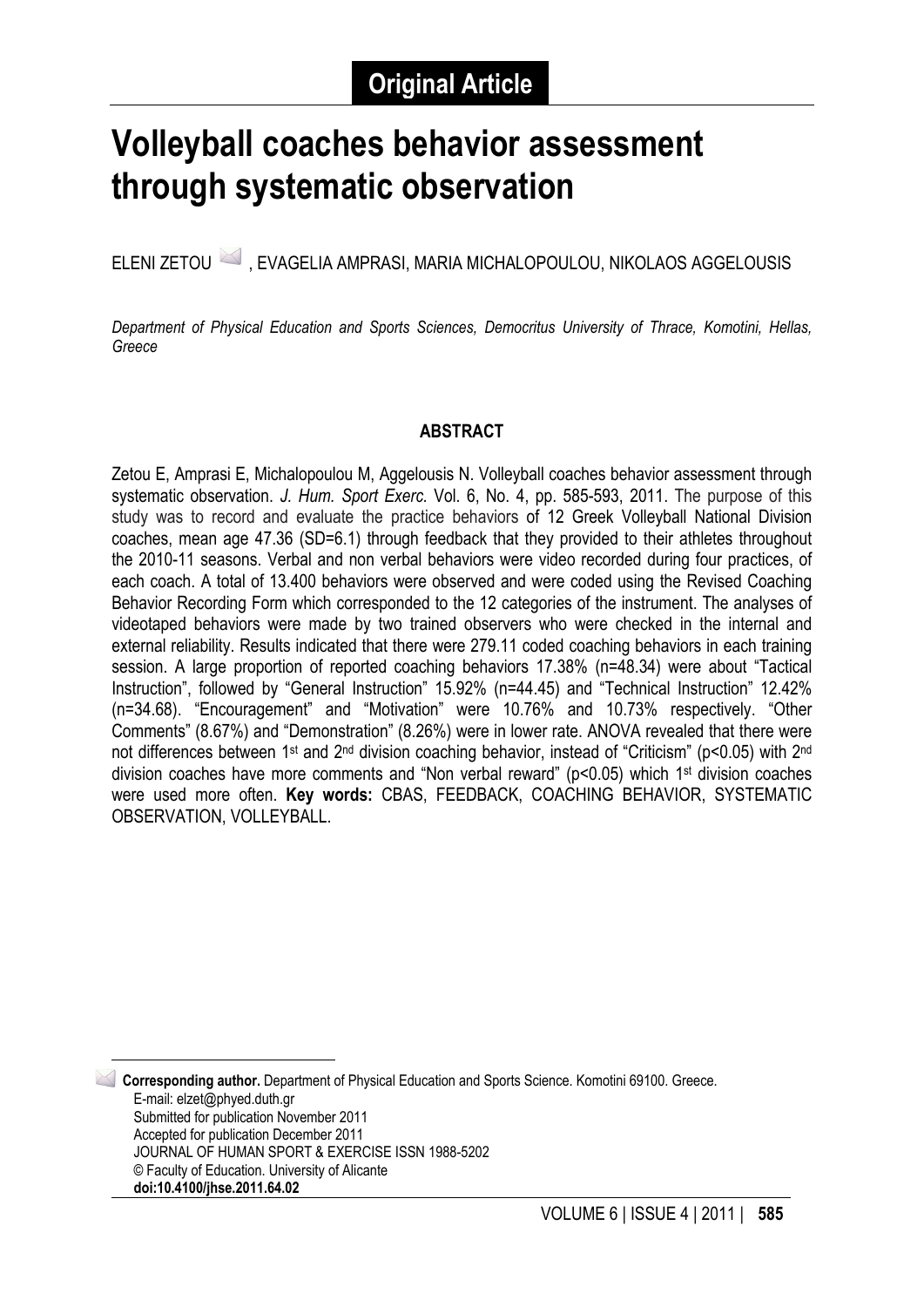## <span id="page-1-0"></span>**INTRODUCTION**

Coaching is a complicating and interacting experience involving the coach, the athlete and the environment (Harrison et al., [1999](#page-6-0)). Coaches are reference models for youth athletes and have a high degree of influence over them (Smoll & Smith, [2006\)](#page-7-0). As the practice of competitive sport requires the player to spend many hours with his or her coach, this could contribute to an increase in stress, anxiety, or negative attitudes by the player toward sport (Sousa et al., [2006\)](#page-8-0). During training, coaches and athletes attempt new technical and tactical plans, whereas the result of their efforts can be seen in the game, which forms an integral part of the process of competitive sport. That is why the training is planned according to the upcoming game.

Coaches, at any level, are a central figure in the athletic environment (Cushion & Jones, [2001;](#page-6-0) Mesquita et al., [2008](#page-7-0)), assuming responsibility for the quality and direction of each individual's sporting experience, also, through their words and actions, coaches influence both the athletes' performances and their social and emotional well being, so as they are expected to have similar declarative knowledge about the specifics of their sport: tactics, training techniques as well as similar procedural knowledge regarding the pedagogical process. They inspire their athletes' desire, courage and push them to fulfill their sport dreams. Regardless of the athletes' age or sport-level, coaches should possess the necessary technical and tactical background of the sport, demonstrate educational adequacy in how to structure the training session and provide feedback, while in the same time they should create the suitable climate that would not only aim to maximize performance, but also to develop the psychological characteristics to athletes that will be useful both in the narrow frame of team and in the general social frame (Duda & Ballaguer, [2007](#page-6-0)). They should focus on the development of athletes' self –confidence, as well as to control the stress, especially in high level (Chen et al., [2010](#page-6-0)). Furthermore, coaches may be involved in a myriad of distinct tasks but the basic role is to develop and improve the performance of teams and individuals (Nash & Collins, [2006](#page-7-0)). Moreover, in order to have a successful training, coaches' behavior should be the desired one by the athletes. Only then the coaching procedure could have a positive effect (Duda, [2001](#page-6-0); Laughlin & Laughlin, [1994](#page-7-0)). Certainly a repressive factor is that coaches usually do not know the frequency of their behaviors as well as if and how their behaviors influence their athletes (Smith et al., [1978;](#page-7-0) Smith & Smoll, [1990](#page-7-0)).

In recent years more and more researchers focus their concern on observation/assessment of coach and the term "coaching efficacy" occurs very often. Researchers conclude that "coaching behavior has a significant impact not only on athletes' performance and sport behavior but also on their health and psychological, emotional condition" (Horn, 2008). Coaching behaviors assume a crucial role as significant others, affecting young athletes' attitudes, self-esteem, psychosocial development (Smoll et al., [1993\)](#page-8-0), their perceived ability (Vallerand & Reid, [1988;](#page-8-0) Reinboth et al., [2004\)](#page-7-0), their intrinsic motivation in order to do an activity for their pleasure (Mageau & Vallerand, [2003\)](#page-7-0), the enjoyment and amusement that young athletes acquire from their participation in sport and can have either positive or negative effect on the athlete (Smoll & Smith, [2006\)](#page-7-0). Furthermore, most of the coaching behaviors are associated with giving instructions and correcting mistakes, while coaches try to guide their athletes by creating the appropriate motivational climate, so as to promote the innate desire to learn and improve (Duda & Ballaguer, [2007\)](#page-6-0). The investigations concluded that the coaching behavior is perhaps the most important factor to determine the quality of involvement with sport (Malina & Clark, [2003;](#page-7-0) Smoll & Smith, [2002;](#page-7-0) Weiss, [2004](#page-8-0)).

The importance of direct observation in coaching research has been recognized many times (Erickson, [2009\)](#page-6-0). A number of systematic observation instruments have been developed and put to use within the field. Some examples of coaching observation instruments are: Coaching Behavior Recording Form (CBRF; Tharp & Gallimore, [1976\)](#page-7-0), Coaching Behavioral Assessment System (CBAS; Smith et al., [1977\)](#page-7-0), Arizona State University Observational Instrument (ASUOI; Lacy & Darst, [1984, 198](#page-6-0)[5;](#page-7-0) Lacy &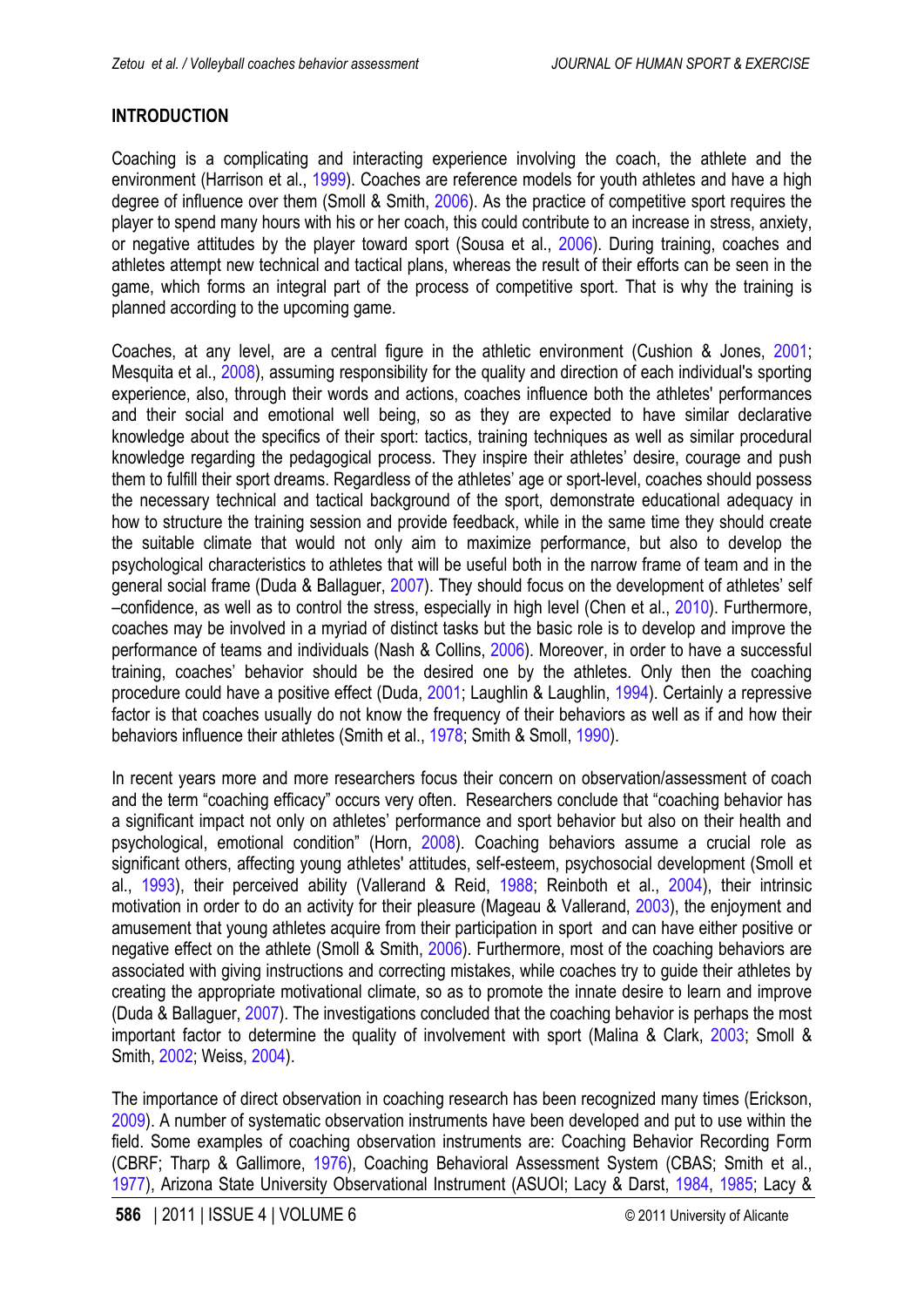<span id="page-2-0"></span>Goldston, [1990\)](#page-7-0) and Coaching Analysis Instrument (CAI; More & Franks, [1996\)](#page-7-0). The CBAS (Smith et al., [1977\)](#page-7-0) and the ASUOI (Lacy & Darst, [1984](#page-6-0)) were the most commonly used coaching observation instruments, with the CBAS being highly employed in the study of youth sport coaches (Erickson, [2009\)](#page-6-0).

[In thi](#page-6-0)s study the «Revised Coaching Behavior Recording Form» (RCBRF; Tharp & Gallimore, [1976](#page-7-0)) was used, which was developed in order to record through the direct observation the coaching behavior in training.

The development of coaching behaviors' categories came from the analysis of a large number of verbal and non instructions during training sessions and races and the approach of measurements, as well as some of the 12 behavior categories of instrument approach social and behavioral theories. These categories include behaviors that are found to affect both underage and adult athletes of different sports (Smith & Smoll, [1990\)](#page-7-0).

In Greece, attempts to record and code coaching behaviors were made in basketball and handball at young ages (Tzioumakis et al., [2009](#page-8-0)) while in volleyball nothing like that has ever happened. The results of this research could be served as a guide for intervention and improvement of coaching behaviors and furthermore for sport performance in volleyball, in sport conditions that prevail in Greece.

The purpose of this study was to record and assess the coaching behavior of 12 Greek Volleyball 1<sup>st</sup> National Division coaches, through feedback that they provided and that correspond to 12 categories of the instrument.

#### **MATERIAL AND METHODS**

#### *Participants*

The participants were 12 coaches of A1 and A2 National Division Volleyball men, who participated in this study voluntarily. Coaches came from Thrace, Macedonia and Attica. In this study, coaches of national division were chosen to be evaluated, as most experienced and effective coaches.

#### *Data collection instrument*

Coding and analysis of coaching behaviors has been made using the RCBRF (Bloom et al., [1999;](#page-6-0) Côté et al., [1995;](#page-6-0) Durand-Bush, [1996](#page-6-0)). Bloom et al. ([1999\)](#page-6-0) made four alterations to Tharp and Gallimore's original set of categories. All categories of RCBRF are: 1. Technical instructions, 2. Tactical instructions, 3. General instructions, 4. Hustles, 5. Praise/ Encouragement, 6. Scolds, 7. Non-verbal punishment, 8. Criticism/ Reinstruction, 9. Modeling, 10. Non-verbal rewards, 11. Humor, and 12. Non coding behavior. This instrument was used by Bloom et al. [\(1999](#page-6-0)) in order to assess and study the teaching behaviors and verbal cues of basketball coach Jerry Tarkanian, head basketball coach of a Division 1 men's program. Horton et al. [\(2005](#page-6-0)) also used the same instrument to determine the central elements of five Canadian National coaches' practice environment.

#### *Recording procedure*

Trainings were videotaped using a digital video camera (Sony DCR-HC40E) while the coach was wearing a wireless microphone (Sound of Heaven, WR-601), and later, the researcher recorded and coded the data. The videotaping of each training started when the athletes were assembled in order to start the training (eg. instructions and inform about the target of the current training) and ended when athletes were then released by coach. During the recording the focus was on image capture, so as verbal and nonverbal communication between coach and athletes to be recorded (body language, gestures, grimacing). In addition, test shots were made in order that coaches and athletes become familiar with the process of videotaping and eliminate the possibility of altering their behaviors. To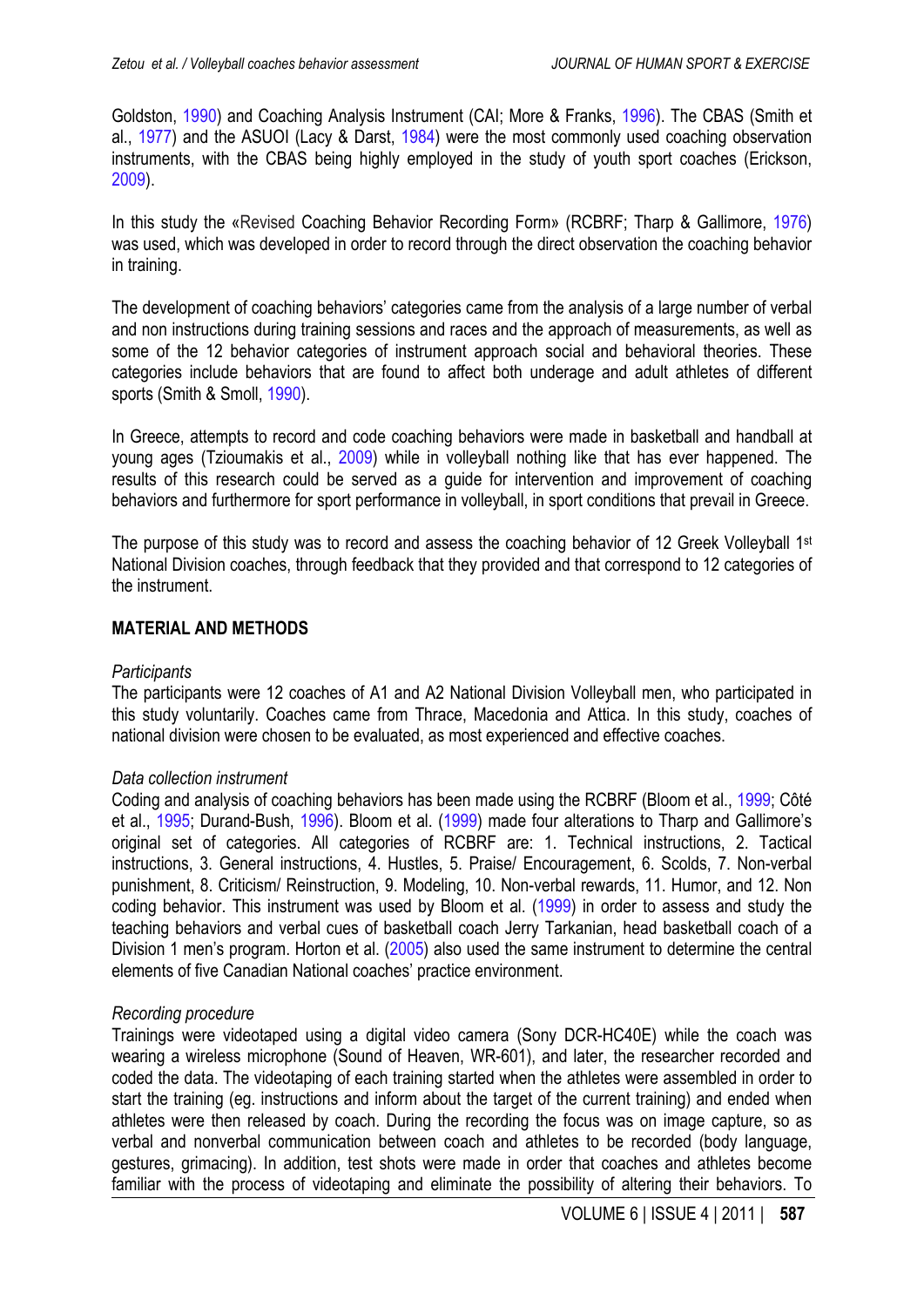<span id="page-3-0"></span>maximize the viewing perspective, the video camera was positioned in the bleachers (approximately 25-50 rows up from the floor) at midcourt. This allowed us to track the coach as he was moving in the court. During all of the recorded sessions, coaches were wearing a wireless microphone to ensure that all of their verbal communications were captured. The use of hearings during the detailed analysis of recorded sessions were necessary, as well as the scenes playback as often as deemed necessary to the most correct recording, categorization and analysis of coaching behaviors. Also, coaches who took part in this study, were informed that their coaching behaviors would be the main object of the study without giving them additional explanations about the behavioral categories of instrument, or which of their behaviors are desirable or not.

## *Assessment of the instrument's reliability*

Two trained researchers investigated the instrument's reliability as a mean of recording and coding coaching behaviors. Researchers were selected due to their knowledge of the specifics of volleyball, so as to be able to recognize technical mistakes during the data analysis. In order to become familiar with the instrument, the two researchers preceded pretest and training about the instrument's categories (Bloom et al., [1999\)](#page-6-0), detailed instructions about the recording of the behaviors and practice. The purpose of this procedure was to ensure that two observers will observe and interpret coaches' behaviors with the same way. For this reason, assessed the agreement in recording and coding between two observers (inter-observer reliability), in first four trainings, as well as the agreement between each individual observer (intra-observer reliability).

## *Assessment of coaches' behaviors*

Having been ensured the reliability of the instrument, followed the assessment of coaches' behaviors. Each coaching behavior was recorded in 48 sessions (12 coaches Χ 4 times each) and allocated to one of the twelve instrument's categories. According to the process of continuous coding, behaviors were recorded by the time they were appeared (Van der Mars, [1989\)](#page-8-0). Thus, initially the 48 sessions recorded and then followed systematic observation and analysis of coaching behavior along with the instrument (RCBRF). Finally, when the data recorded all the comments were added and divided via four, to estimate the number of comments of each coach in each session. In the end, the means of frequency and the rates of appearance of each behavior category were calculated.

## *Statistical analysis*

Concerning the reliability of the instrument, both for the analysis of the agreement between two observers (inter-observer reliability), and for each individual observer (intra-observer reliability), the statistical indicator *k (kappa)* was used (Cohen[,1960](#page-6-0)), as the most suitable in observation processes (Watkins & Pacheco, [2001](#page-8-0)), which has been widely used to check the reliability of observations in researchers about the systematic observation in sport (Trudel et al., [1996](#page-8-0); Hastie, [1](#page-6-0)[999;](#page-7-0) Pereira et al., [2009\)](#page-7-0). For dependent variables that were instrument's categories, statistical descriptive analysis of frequencies, percentages and means carried out. To compare the type of comments between coaches of two national categories, the analysis of variance was used (ANOVA). The statistical analysis was conducted using the statistical package SPSS 17.0.

## **RESULTS**

## *Reliability of observers*

In 48 sessions that were recorded and analyzed, reliability was within acceptable levels not only between observers (inter-observer reliability) but also in each individual observer (intra-observer reliability). The values of statistical index between observes was *k*=0.74 and for each observer *k*=0.81 and *k*=0.93 corresponding.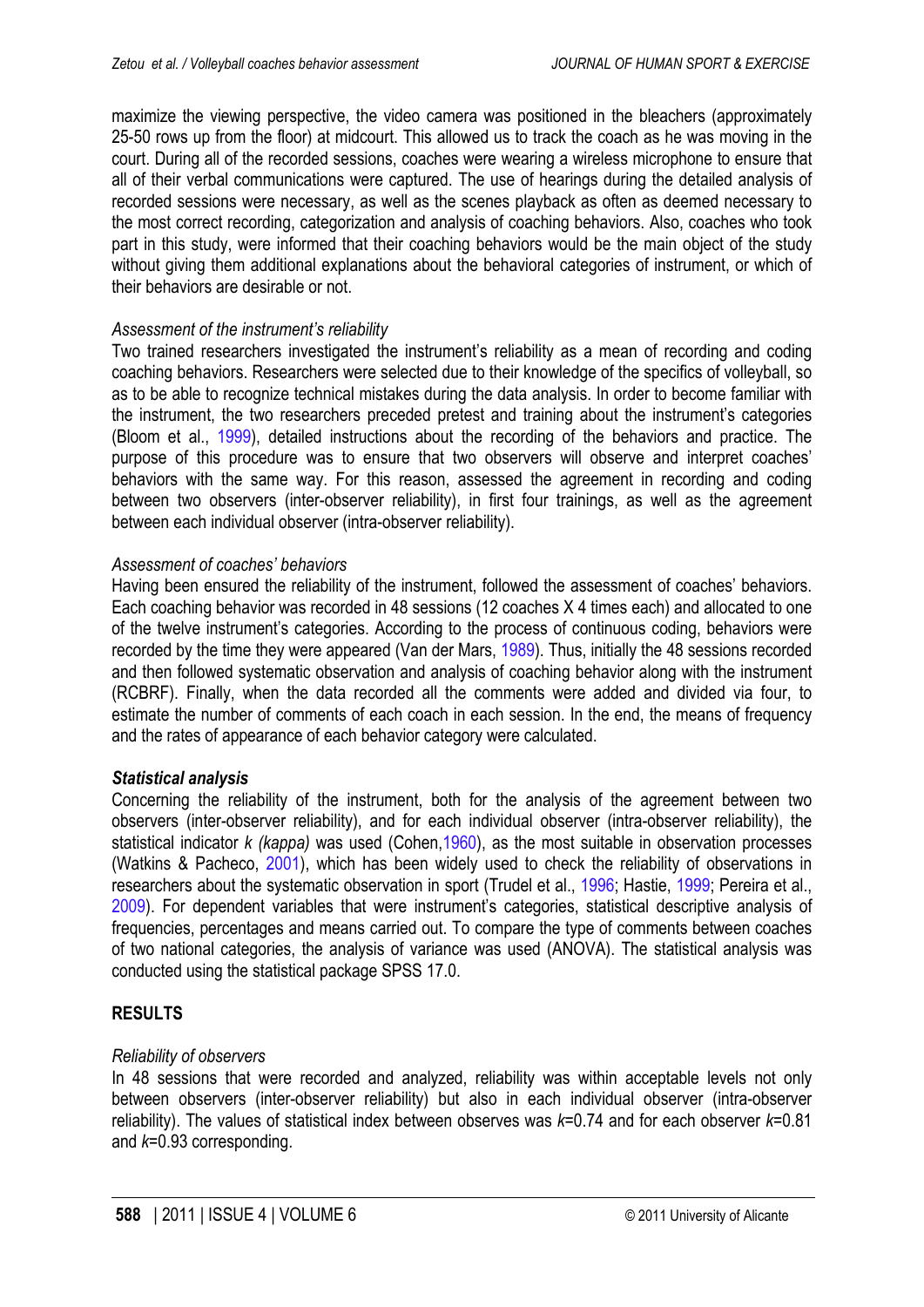#### *Reliability of instrument*

Followed an internal consistency analysis of 12 variables of recorded comments that expresses the reliability of the instrument. The analysis showed high correlation (Cronbach's Alpha =0.909).

#### *Coaching behavior evaluation*

The second part of results concerns the evaluation of recorded and coded behaviors according to evaluation instrument (RCBRF). In accordance with Van der Mars [\(1989](#page-8-0)), in process of systematic observation where the data are received via continuous coding, any behavior allocated in the appropriate category, just once it appears. During 48 trainings, observers recorded 13.400 behaviors in 4 trainings of each coach, on average per coach (Μ=279.11). Table 1 shows the appearance rates of behaviors.

| <b>Categories of coaching</b><br>behavior | <b>Frequency of</b><br>behavior/training | %     |
|-------------------------------------------|------------------------------------------|-------|
| <b>Technical instructions</b>             | 34.68                                    | 12.42 |
| Tactical instructions                     | 48.34                                    | 17.38 |
| General instructions                      | 44.45                                    | 15.92 |
| Motivation                                | 29.97                                    | 10.73 |
| Reward/Encouragment                       | 30.06                                    | 10.76 |
| Comments                                  | 24.25                                    | 8.67  |
| Non verbal punishment                     | 4.27                                     | 1.53  |
| Criticism                                 | 15.35                                    | 5.5   |
| Demonstration                             | 23.1                                     | 8.26  |
| Non verbal reward                         | 8.45                                     | 3.1   |
| Humor                                     | 8.95                                     | 3.21  |
| Non coding behavior                       | 7.04                                     | 2.52  |
| Total                                     | 279.11                                   | 100   |

## *Table 1. Frequencies of coaching behavior.*

As illustrated from the results, coaches provided 279.11 comments in each training and 59.55% (Μ=166.15 behaviors \ training) from them was responses to athletes' stimuli. The most frequent occurring variable was tactical instruction, representing 17.38% (48.34) of the coded behaviors. The next most frequent behaviors were General Instruction with proportion 15.92% (44.45) and Technical Instruction 12.42%, which represents 34.68 behaviors of each training. Followed in frequency of appearance Praise/Encouragement 10.96%, and Motivation 10.73%, then Comments 8.67% and Modeling 8.26%, Criticism 5.5% and Humor 3.21%. With lower rates appeared Non verbal reward 3.1%, Uncodable behavior 2.52% and Nonverbal punishment 1.53%.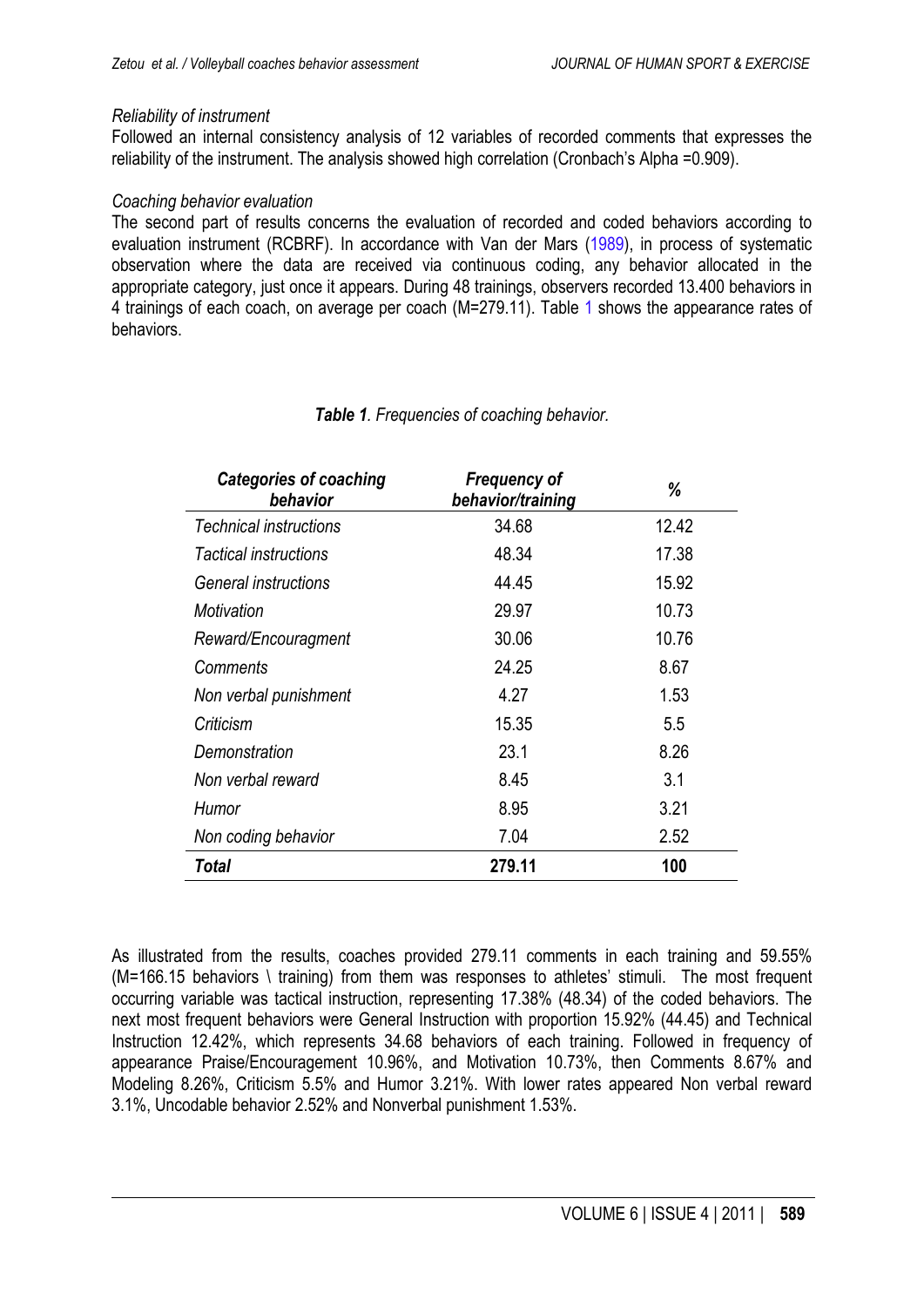#### <span id="page-5-0"></span>*Differences between 1st and 2nd division coaching behavior*

Analysis of Variance (ANOVA) was used to investigate if there were differences in the kind of comments between 1st and 2nd division volleyball coaches. Results showed that there were no significant differences in the coaching behaviors, as expressed by their comments to their athletes, except of «criticism» » ( $F_{(1.46)=7.70, p<0.05}$ ) which coaches of  $2^{nd}$  division use more often and «non verbal reward» ( $F_{(1.46)=}3.990$ , p<0.05) which coaches of 1<sup>st</sup> division use more.

#### **DISCUSSION AND CONCLUSIONS**

The aim of the present study was to record and evaluate the coaching behavior of 12 Greek Volleyball National Division coaches though the feedback that they provided to their athletes.

The results of checking observers' reliability (inter-observer and intra-observer reliability) on the instrument «RCBRF», showed that the range of reliability was within acceptable levels. According to Fleiss [\(1981\)](#page-6-0) and Cicchetti ([1994\)](#page-6-0), values higher than 0.60 are sufficient to export reliable conclusions. It is concluded, therefore, that observers, with the appropriate education, can recognize, record and code coaches' behaviors in volleyball trainings using «RCBRF» with acceptable rates of reliability.

The results of coaching behavior evaluation who participated in this study showed that tactical instructions was the most frequently occurring variable, a finding that agrees with the results of previous studies that used RCBRF (Bloom et al., [1999](#page-6-0); Horton et al., [2005](#page-6-0)). Especially Bloom et al. ([1999](#page-6-0)) found that expert coach Tarkanian, whom behavior studied, gave very importance on tactical instructions and this behavior was 13% higher than the second highest variable, hustles. Similarly Horton, Baker & Deakin [\(2005](#page-6-0)) confirmed that instruction constituted the majority of coaching behaviors and more importantly, tactical instruction was found to be the dominant form of instruction, then general and finally technical instructions. This agrees with the present study as presented a large proportion in these categories.

Findings of this study about the least occurred categories agree with the findings of Horton and colleagues study [\(2005](#page-6-0)). In both studies categories «Praise/Encouragement» and «Hustles» seldom used, while below 10% appear categories «Scolds», «Modeling», «Criticism» and «Humor». In our study with even lower rates appear Non verbal reward, «Uncodable behavior» and «Non verbal punishment». Which is in accordance with previous studies (Bloom et al., [1999;](#page-6-0) Tharp & Gallimore, [1976\)](#page-7-0).

Remarkable is the fact that «Tactical instructions» were the most frequently occurring behaviors. Perhaps expert coaches expect their athletes to have already a sound fundamental basis of the necessary skills when the athletes reach at the elite level. Thus, more time was spent during team practice trying to outthink or outsmart opponents. For this reason findings of this study do not agree with findings of Tzioumakis and colleagues ([2009](#page-8-0)) study, in which the largest part of recorded behaviors were «Mistake-contingent technical instruction», «Encouragement» and «Reinforcement». Probably because the above researchers studied the behaviors of coaches whose athletes were in beginner or intermediate level and they were most concerned with teaching fundamental skills. Similar are the results of other studies that used CBAS in beginner or intermediate level (Smith et al., [1990](#page-7-0); Nicaise et al., [2007](#page-7-0)). Smith et al. ([1978\)](#page-7-0) who also studied younger athletes' coaches found that they praised and encouraged their athletes whilst they used «Mistake-contingent technical instruction» in order to correct their technique. Likewise were the findings of Lacy and associates (Lacy & Darst, [1985;](#page-7-0) Lacy & Goldson, [1990](#page-7-0)) who analyzed successful high school basketball and football coaches and found that technical instructions represented almost half of the coaches' behaviors, with forms of encouragement the next highest behavior. Coaches demonstrate different behavior depending on the level that they were training (Cushion & Jones[, 2001](#page-6-0)).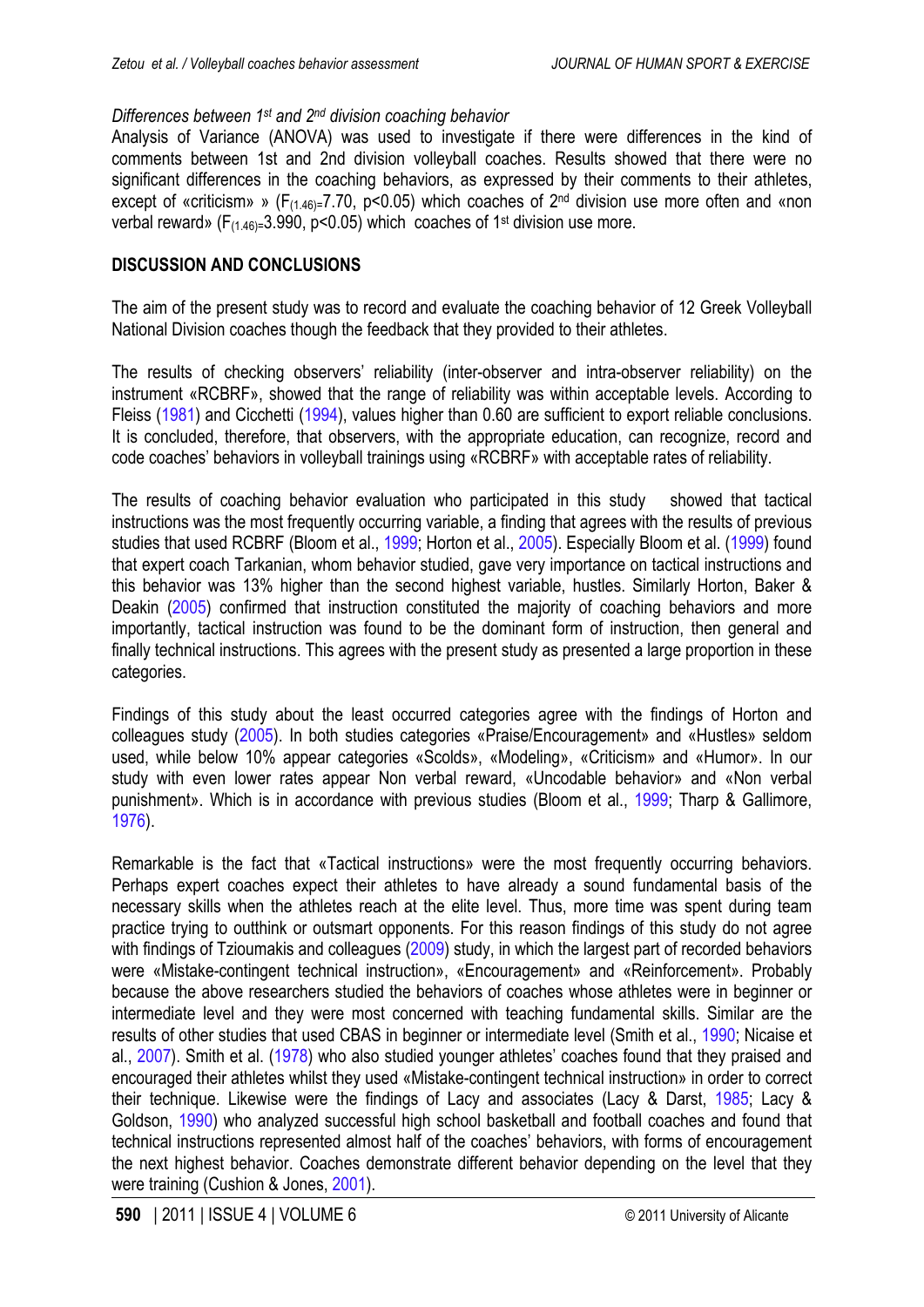<span id="page-6-0"></span>Results did not show significant differences in the kind of comments among the coaches of A1 and A2 league, except of «criticism» that coaches of A2 used more often and «non verbal reward» that coaches of A1 used more. The results were expected as, usually, athletes of A1 league are older and more expert, and so coaches do not have to use critical comments and verbal praise.

In conclusion, the results of the present study show how expert volleyball coaches of A1 and A2 National Division behave during the championship season. The results indicate that coaches in these categories use a significant number of comments during the training and especially when they teach tactic. They aim in tactic and provide tactical comments about the upcoming game and provide fewer technical comments, while punishment, verbal or nor, are not used often. Future research in this area would record athletes' expectations by their coaches and compare them with their coaches' comments.

## **REFERENCES**

- 1. BLOOM GA, CRUMPTON R, ANDERSON JE. A systematic observation study of the teaching behaviors of an expert basketball coach. *The Sport Psychologist.* 1999; 13:157-170. [\[Full Text\]](http://sportpsych.mcgill.ca/pdf/publications/Systemic_Observation_Study_1999.pdf) [[Back to text](#page-2-0)]
- 2. CHEN I, CHANG C, HUNG C, CHEN L, HUNG T. Investigation of underlying psychological factors in elite table tennis players. *International Journal of Table Tennis Science.* 2010; 6:48- 50. [\[Full Text\]](http://www.ittf.com/ittf_science/SSCenter/Int_Journal6/docs/_048.pdf) [\[Back to text\]](#page-1-0)
- 3. CICCHETTI DV. Guidelines, criteria, and rules of thumb for evaluating normed and standardized assessment instruments in psychology. *Psychol Assessment*. 1994; 6:284-290. doi[:10.1037/1040-3590.6.4.284](http://psycnet.apa.org/doi/10.1037/1040-3590.6.4.284) [\[Back to text\]](#page-5-0)
- *4.* COHEN J. A coefficient of agreement for nominal scales. *Educ Psychol Meas*. 1960; 20:37-46. doi[:10.1177/001316446002000104](http://dx.doi.org/10.1177/001316446002000104) [\[Back to text\]](#page-3-0)
- 5. CÔTÉ J, SALMELA JH, RUSSELL S. The knowledge of high performance gymnastic coaches: Methodological framework. *The Sport Psychologist.* 1995; 9:65-75. [\[Abstract\]](http://www.mendeley.com/research/knowledge-highperformance-gymnastic-coaches-competition-training-considerations/) [\[Back to text\]](#page-2-0)
- 6. CUSHION C, JONES R. A systematic observation of professional top-level youth soccer coaches. *Journal of Sport Behavior.* 2001. [\[Full Text\]](http://findarticles.com/p/articles/mi_hb6401/is_4_24/ai_n28876813/) [[Back to text](#page-1-0)]
- 7. DUDA J. Goal perspectives research in sport: Pushing the boundaries and clarifying some misunderstandings. In: GC Roberts (Ed.). *Advances in motivation in sport and exercise*. Champaign: Human Kinetics; 2001. [\[Back to text\]](#page-1-0)
- 8. DUDA J, BALLAGUER I. Coach-created motivational climate. In: S Jowett, D Lavallee (Eds.). *Social Psychology in Sport*. Champaign: Human Kinetics; 2007. [\[Back to text\]](#page-1-0)
- 9. DURAND-BUSH N. Training: Blood, sweat, tears. In: JH Salmela (Ed.). *Great job coach! Getting the edge from proven winners*. Ottawa: Potentium; 1996. [[Back to text](#page-2-0)]
- 10. ERICKSON K. *State space grids: First application of a novel methodology to examine coachathlete interactions in competitive youth sport*. Ontario: Queen's University Kingston; 2009. [\[Full](http://qspace.library.queensu.ca/bitstream/1974/5357/1/Erickson_Karl_T_200912_MA.pdf)  [Text\]](http://qspace.library.queensu.ca/bitstream/1974/5357/1/Erickson_Karl_T_200912_MA.pdf) [\[Back to text\]](#page-1-0)
- 11. FLEISS JL. *Statistical methods [for rates and proportions](#page-5-0)*. NY: Wiley; 1981. [\[Abstract\]](http://books.google.es/books?id=ngWWd7lk3B8C&dq=Statistical+methods+for+rates+and+proportions&hl=es&sa=X&ei=UWnqTsW_HtKBhQe-7qihAw&ved=0CC8Q6AEwAA) [Back to text]
- 12. HARRISON JM, PREECE LA, BLAKEMORE CL, RICHARDS RP, WILKINSON C, FELLINGHAM GW. Effects of two instructional models –Skill teaching and Mastery learning – on skill development, knowledge, self –efficacy, and game play in volleyball. *J Teach Phys Educ.* 1999; 19:34-57. [\[Abstract\]](http://journals.humankinetics.com/jtpe-back-issues/jtpevolume19issue1october/effectsoftwoinstructionalmodelsskillteachingandmasterylearningnonskilldevelopmentknowledgeselfefficacyandgameplayinvolleyball) [[Back to text](#page-1-0)]
- 13. HORTON S, BAKER J, DEAKIN J. Experts in action: A systematic observation of 5 national team coaches. *Int J Sport Psychol.* 2005; 36(4):299-319. [[Back to text](#page-2-0)]
- 14. HASTIE PA. An instrument for recording coaches' comments and instructions during time-outs. *Journal of Sport Behavior.* 1999; 22(4):467-478. [\[Abstract\]](http://www.questia.com/googleScholar.qst?docId=5002344070) [\[Back to text\]](#page-3-0)
- 15. LACY AC, DARST PW. Evolution of a systematic observation system: The ASU coaching observation instrument. *J Teach Phys Educ.* 1984; 3:59-66. [\[Back to text\]](#page-1-0)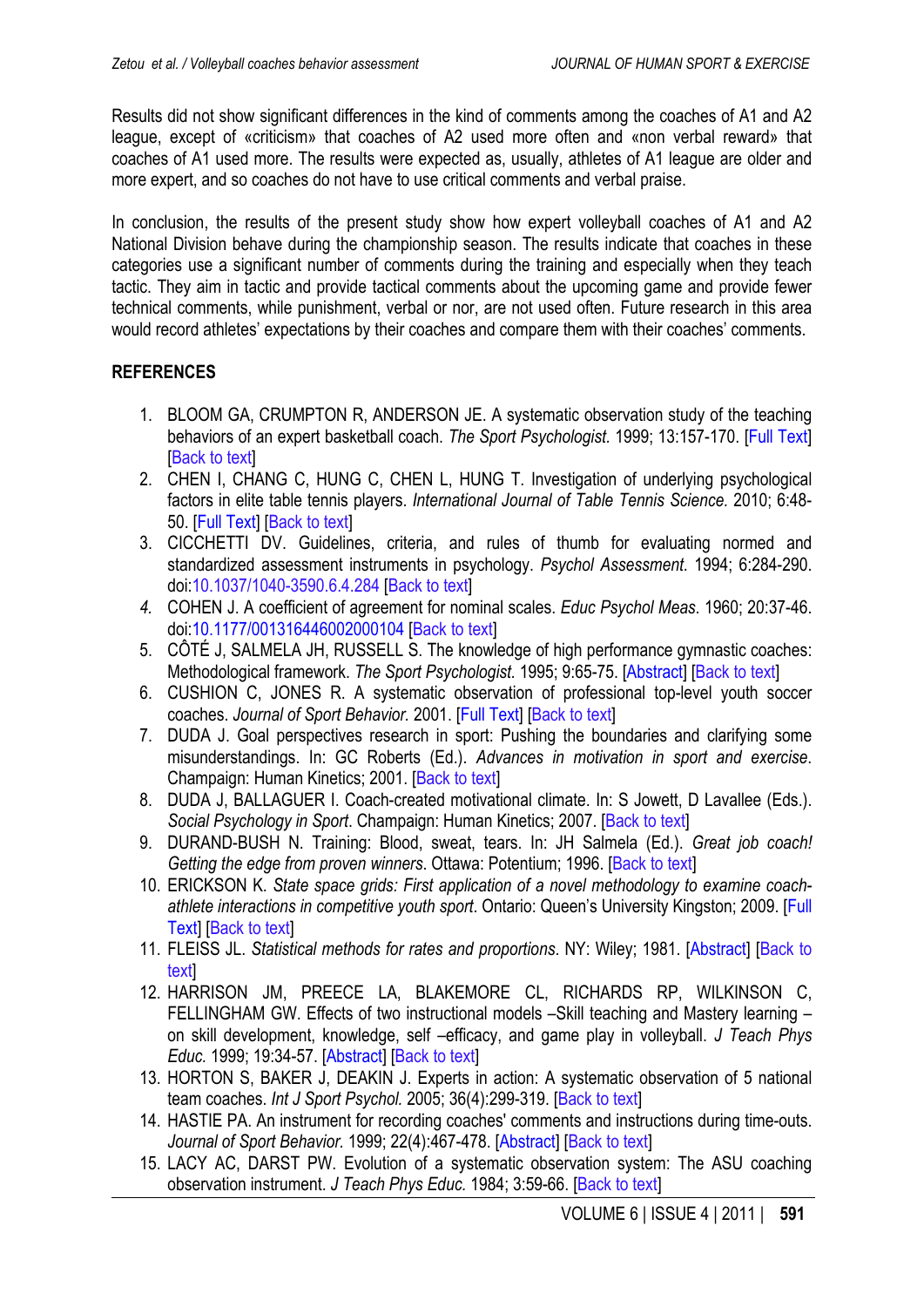- <span id="page-7-0"></span>16. LACY AC, DARST PW. Systematic observation of behaviors of winning high school head football coaches. *J Teach Phys Educ.* 1985; 4:256-270. [\[Abstract\]](http://journals.humankinetics.com/jtpe-back-issues/JTPEVolume4Issue4July/SystematicObservationofBehaviorsofWinningHighSchoolHeadFootballCoaches) [\[Back to text\]](#page-1-0)
- 17. LACY AC, GOLDSTON. Behavior analysis of male and female coaches in high School girls' basketball. *Journal of Sport Behavior*. 1990; 13:29-39. [\[Abstract\]](http://www.getcited.org/pub/103343393) [\[Back to text\]](#page-2-0)
- 18. LAUGHLIN N, LAUGHLIN S. The relationship between similarity in perceptions of teacher/coach leader behaviour and evaluations of their effectiveness. *Int J Sport Psychol.* 1994; 22:396-410. [\[Abstract\]](http://psycnet.apa.org/psycinfo/1995-38946-001) [[Back to text](#page-1-0)]
- 19. MAGEAU GA, VALLERAND RJ. The coach –athlete relationship: a motivational model. *J Sport Sci.* 2003; 21:883-904. doi[:10.1080/0264041031000140374](http://dx.doi.org/10.1080/0264041031000140374) [\[Back to text\]](#page-1-0)
- 20. MALINA RM, CLARK MA. *Youth Sports: Perspectives for a New Century*. Monterey: Coaches Choice; 2003. [\[Back to text\]](#page-1-0)
- 21. MESQUITA I, SOBRINHO A, ROSADO A. A systematic observation of youth amateur volleyball coaches behaviours. *International journal of applied sports sciences.* 2008; 20(2):37- 58. [\[Abstract\]](http://www.mendeley.com/research/systematic-observation-youth-amateur-volleyball-coaches-behaviours/) [\[Back to text\]](#page-1-0)
- 22. MORE K, FRANKS I. Analysis and modification of verbal coaching behaviour: The usefulness of a data-driven intervention strategy. *Journal of sport science*. 1996; 14:523-543. doi[:10.1080/02640419608727739](http://dx.doi.org/10.1080/02640419608727739) [[Back to text](#page-2-0)]
- 23. NASH C, COLLINS D. Tacit knowledge in expert coaching: Science or Art? *Quest.* 2006; 58:465-477. [\[Abstract\]](http://eric.ed.gov/ERICWebPortal/search/detailmini.jsp?_nfpb=true&_&ERICExtSearch_SearchValue_0=EJ804519&ERICExtSearch_SearchType_0=no&accno=EJ804519) [\[Back to text\]](#page-1-0)
- 24. NICAISE V, COGĖRINO G, FAIRCLOUGH S, BOIS J, DAVIS K. Teacher feedback and interactions in physical education: Effects of student gender and physical activities. *European Physical Education Review.* 2007; 13(3):319-337. doi[:10.1177/1356336X07081799](http://dx.doi.org/10.1177/1356336X07081799) [[Back to](#page-5-0) [text\]](#page-5-0)
- 25. PEREIRA F, MESQUITA I, GRACA A. Accountability systems and instructional approaches in youth volleyball training. *Journal of Sports Science and Medicine.* 2009; 8:366-373. [\[Full Text\]](http://www.jssm.org/vol8/n3/8/v8n3-8pdf.pdf) **[[Back to text](#page-3-0)]**
- 26. REINBOTH M, DUDA J, NTOUMANIS N. Dimensions of coaching behavior, need satisfaction, and the psychological and physical welfare of young athletes. *Motiv Emotion.* 2004; 28(3):297- 313. doi[:10.1023/B:MOEM.0000040156.81924.b8](http://dx.doi.org/10.1023/B:MOEM.0000040156.81924.b8) [[Back to text](#page-1-0)]
- 27. SMITH R, SMOLL F. Self –esteem and children's reactions to youth sport coaching behaviors: A field study of self –enhancement processes. *Dev Psychol.* 1990; 26(6):987-993. doi[:10.1037/0012-1649.26.6.987](http://dx.doi.org/10.1037/0012-1649.26.6.987) [[Back to text](#page-1-0)]
- 28. SMITH RE, SMOLL FL, CURTIS B. Coaching behaviours in little league baseball. In: FL Smoll, RE Smith (Eds.). *Psychological perspectives in youth sport*. Washington DC: Hemisphere; 1978. [\[Back to text\]](#page-1-0)
- 29. SMITH RE, SMOLL FL, HUNT E. A system for the behavioral assessment of athletic coaches. *Research Quarterly.* 1977; 48(2):401-407. [\[Back to text\]](#page-1-0)
- *30.* SMOLL FL, SMITH RE. *Children and youth in sport: A biopsychosocial perspective*. Dubuque: Kendall/Hunt; 2002. [[Back to text](#page-1-0)]
- 31. SMOLL FL, SMITH RE. Enhancing coach-athlete relationships: Cognitive-behavioral principles and procedures. In: J Dosil (Ed.). *The Sport Psychologist's Handbook: A Guide for Sport-Specific Performance Enhancement*. Chichester: John Wiley & Sons; 2006. [\[Abstract\]](http://books.google.es/books?id=yeeps5hD7XQC&printsec=frontcover&dq=The+Sport+Psychologist%E2%80%99s+Handbook:+A+Guide+for+Sport-Specific+Performance+Enhancement&hl=es&sa=X&ei=lWrrTuKABtKYhQfk5IHNCA&ved=0CDIQ6AEwAA#v=onepage&q=The%20Sport%20Psychologist%E2%80%99s%20Handbook%3A%20A%20Guide%20for%20Sport-Specific%20Performance%20Enhancement&f=false) [\[Back to](#page-1-0) **text**
- 32. SMOLL FL, SMITH RE, BARNETT NP, EVERETT JJ. Enhancement of children's self-esteem through social support training for youth sport coaches*. J Appl Psychol.* 1993; 78(4):602-610. doi[:10.1037/0021-9010.78.4.602](http://psycnet.apa.org/doi/10.1037/0021-9010.78.4.602) [[Back to text\]](#page-1-0)
- 33. SOUSA C, CRUZ J, TORREGROSA M, VILCHES D, VILADRICH C. Evaluación conductual y programa de asesoramiento personalizado a entrenadores (PAPE) de deportistas jóvenes. *Revista de Psicología del Deporte.* 2006; 15(2):263-278. [\[Full Text\]](http://ddd.uab.cat/pub/revpsidep/19885636v15n2p263.pdf) [\[Back to text\]](#page-1-0)
- 34. THARP RG, GALLIMORE R. What a coach can teach a teacher. *Psychol Today.* 1976; 9(8):75-78. [[Back to text](#page-1-0)]